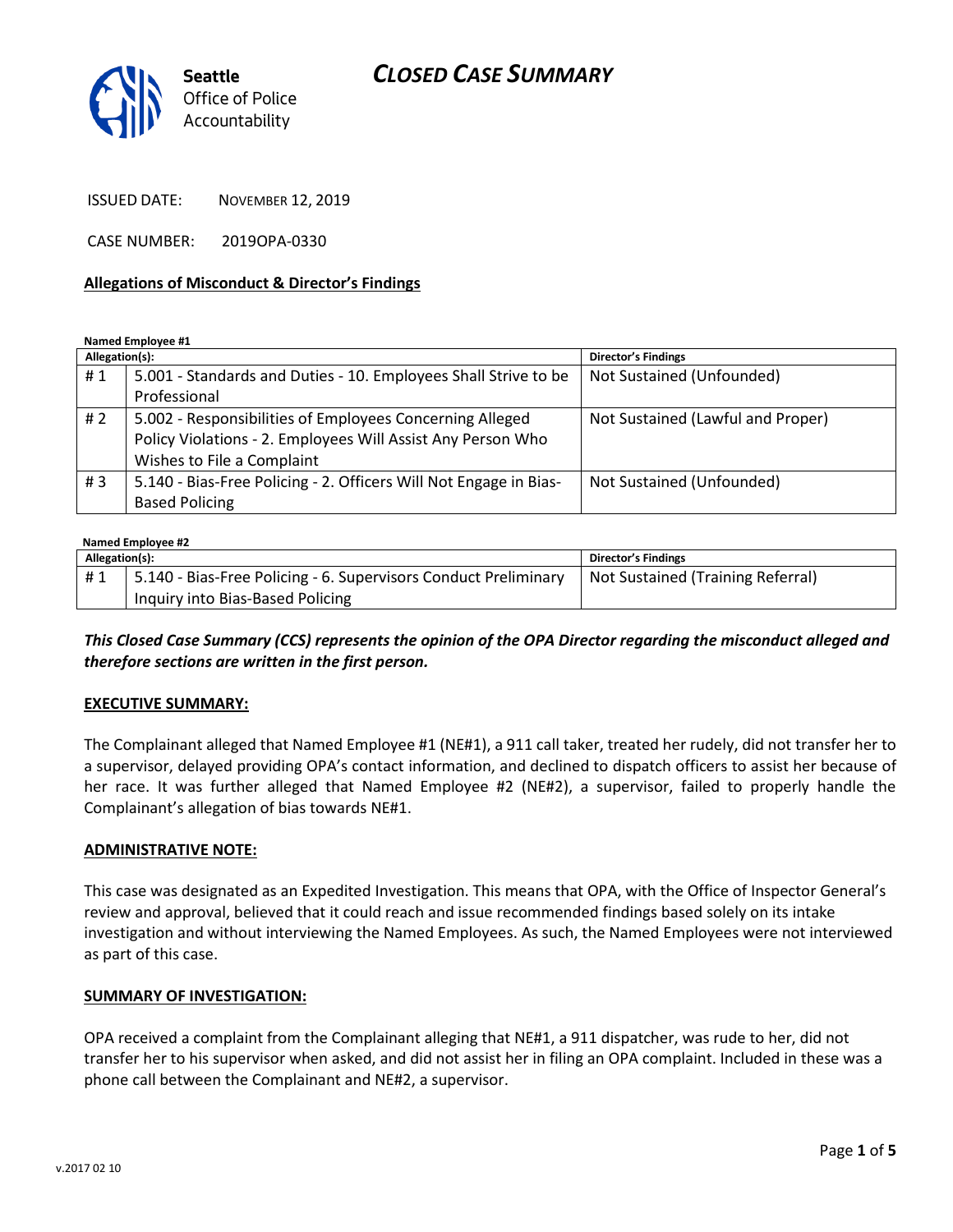



OPA CASE NUMBER: 2019OPA-0330

This review revealed that, on May 16, 2019, the Complainant called 911 to report that an hour earlier someone stole items from her garbage, and that she believed the same person stole from her mailbox the week prior. Her call was routed to NE#1, who handles nonemergency calls. NE#1 told the complainant that no officers were available to respond to her home but that she could complete a report over the phone. The Complainant was frustrated with this answer and said that she had attempted to file similar reports three times and was told each time that no officers were available. She asked to speak to NE#1's supervisor. NE#1 told her that his supervisor was currently on a call and that he would fill out a citizen complaint form to have his supervisor call her back.

The Complainant, who identified as a person of color, further stated that when her White neighbor called to report someone breaking into her mailbox, officers responded to her neighbor's home. NE#1 explained that breaking into a mailbox was a burglary and not a theft and that different types of crimes carry different reporting options. He offered to connect the Complainant with a police officer who could take her report. The Complainant said that she was not satisfied and wanted to speak to a supervisor. NE#1 said that he could not transfer her but could take her information and have a supervisor call her when available. The Complainant said that in the past supervisors had not called her back.

NE#1 reiterated that he could have a supervisor call the Complainant back or that he could connect her to an officer to take a police report over the phone, but that he could not have officers respond to her home as she wished. He indicated that these were the options policy provided him. The Complainant told NE#1 that he was providing her poorer service than her White neighbors received because they were able to get officers to respond to their homes. NE#1 responded that he did not know anything about the calls made by her neighbors and that he was unable to continue talking to her indefinitely because he had additional 911 calls that he was required to take. He offered to provide OPA's contact information if the Complainant wanted to make a complaint. The Complainant said that she felt he should have offered this information sooner and that the length of the call was due to NE#1's behavior. NE#1 agreed to notify a supervisor and then concluded the call. NE#1 ultimately did relay the Complainant's complaints to a supervisor, NE#2.

NE#2 later called the Complainant. The Complainant explained her complaints related to her earlier call and her experience with NE#1. She indicated that, in her view, there was a systemic discrepancy between the treatment that she received from dispatch compared to that received by her White neighbors. She said she has had to wait for extended periods to get a response from patrol officers when they did not have to so wait. During the conversation NE#2 stated that callers may request in-person responses from patrol officers, but that dispatchers are instructed to "push" the phone reporting option to reduce response times and not tie up patrol resources on non-emergency calls. He promised to clarify the policy with NE#1 and to remind NE#1 that he could request an in-person response from a patrol officer.

#### **ANALYSIS AND CONCLUSIONS:**

### **Named Employee #1 - Allegation #1** *5.001 - Standards and Duties 10. Employees Shall Strive to be Professional at all Times*

SPD Policy 5.001-POL-10 requires that SPD employees "strive to be professional at all times." The policy further instructs that "employees may not engage in behavior that undermines public trust in the Department, the officer, or other officers." (SPD Policy 5.001-POL-10.)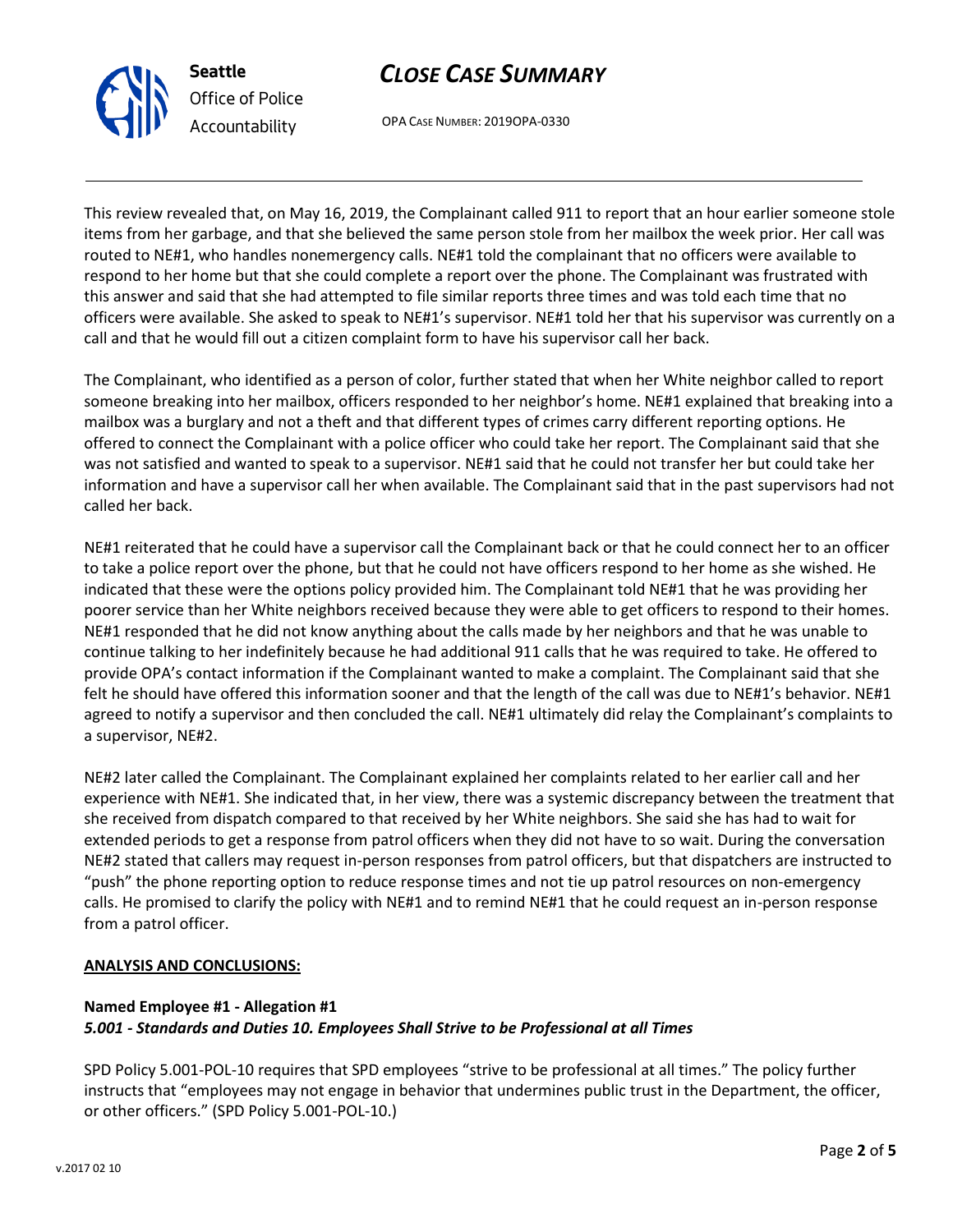



OPA CASE NUMBER: 2019OPA-0330

Based on OPA's review of the conversation between NE#1 and the Complainant, OPA concludes that NE#1 was not unprofessional towards her. Notably, NE#1 did not use profanity, direct any insults at the Complainant, or behave in a contemptuous manner. OPA concludes that NE#1 was respectful and remained calm with the Complainant, even though she was extremely frustrated with what he was telling her and his statements that he could not have an officer dispatched to her home and that he could not transfer her to a supervisor. Lastly, while NE#1 told the Complainant several times that he had other calls holding that needed to be answered, this was not unprofessional and was consistent with the expectations of his unit that he promptly processes calls.

OPA is sympathetic to the Complainant's frustrations regarding the lack of law enforcement response to her residence. Moreover, in this case, the lack of a response was due, at least in part, to NE#1's misunderstanding of policy and the reality that he could, in fact, dispatch an officer to her home (even though the response likely would have taken hours). While NE#1 clearly made a mistake in this regard, OPA does not believe that it was intentional or based on ill will. Further, NE#1 has received counseling to ensure that he does not repeat this conduct moving forward.

Ultimately, the audio recording of their conversation does not support a finding that NE#1 acted unprofessionally towards the Complainant. As such, OPA recommends that this allegation be Not Sustained – Unfounded.

Recommended Finding: **Not Sustained (Unfounded)**

### **Named Employee #1 - Allegation #2** *5.002 - Responsibilities of Employees Concerning Alleged Policy Violations 2. Employees Will Assist Any Person Who Wishes to File a Complaint*

SPD Policy 5.002-POL-2 requires that SPD "employees will assist any person who wishes to file a complaint." The policy further directs that "employees will assist the complainant by taking the complaint and passing it on to a supervisor and/or OPA." (SPD Policy 5.002-POL-2.)

During NE#1's phone conversation with the Complainant, she asked to be transferred to a supervisor. He told her that he could not do that but stated that he would relay her complaint and have the supervisor call her back. Approximately ten minutes into the call, the Complainant asked about filing a formal complaint. At that time, NE#1 informed her of the option of filing an OPA complaint.

The Complainant told NE#1 that she was frustrated with the delay in providing OPA's contact information; however, there is no policy that states that NE#1 must immediately provide that information during a phone conversation. Moreover, from OPA's review of the recording, it appears that NE#1 provided this information as soon as he realized that she was seeking to file a complaint and not just to speak with a supervisor. Notably, during the earlier portions of the conversation, NE#1 repeatedly offered the Complainant potential remedies to her complaint and, at no point, tried to withhold information from her. Lastly, NE#1 did, in fact, relay the Complainant's complaint to NE#2.

For these reasons, OPA recommends that this allegation be Not Sustained – Lawful and Proper.

### Recommended Finding: **Not Sustained (Lawful and Proper)**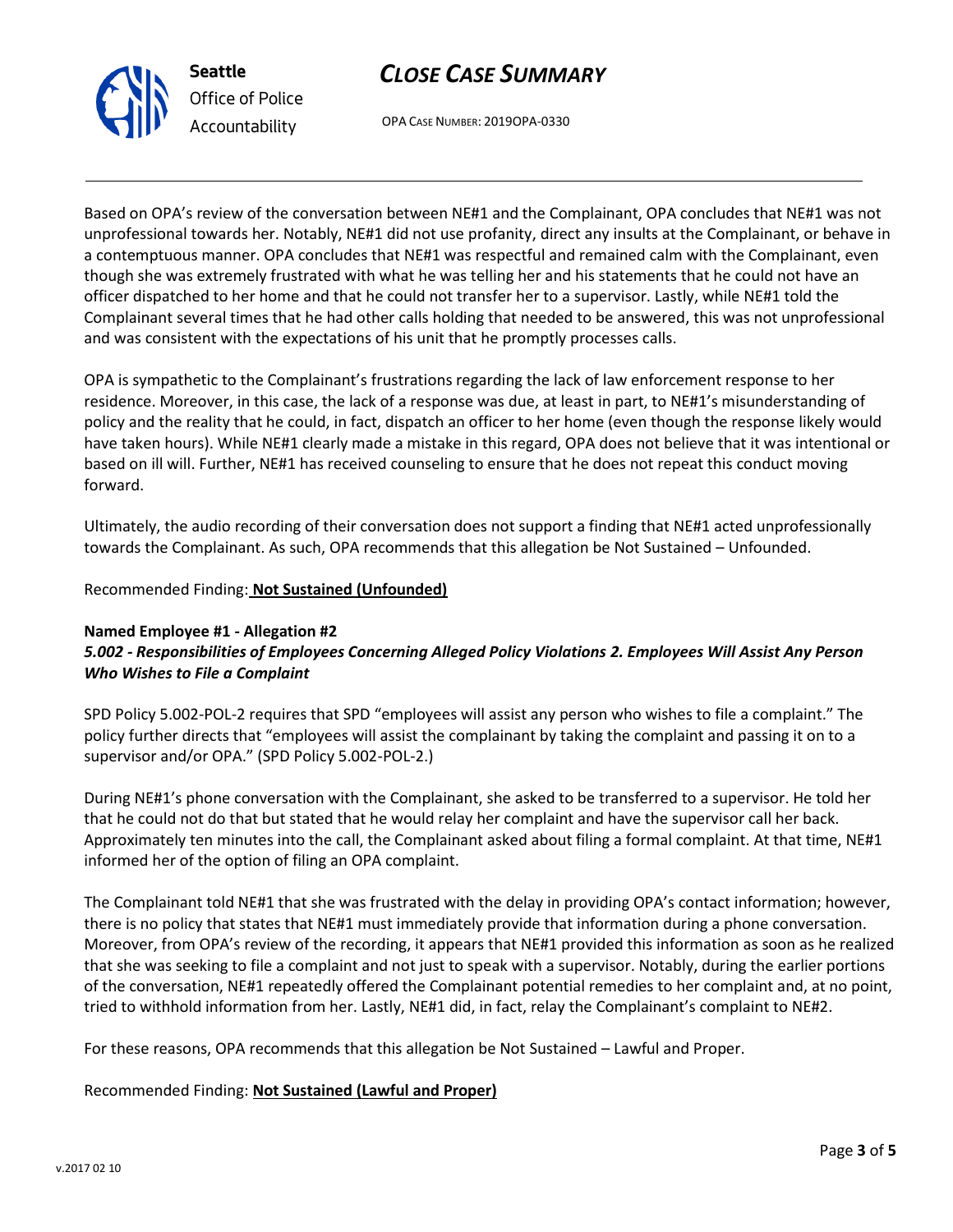v.2017 02 10

**Seattle** *Office of Police Accountability*

# *CLOSE CASE SUMMARY*

OPA CASE NUMBER: 2019OPA-0330

## **Named Employee #1 - Allegation #3** *5.140 - Bias-Free Policing 2. Officers Will Not Engage in Bias-Based Policing*

SPD policy prohibits biased policing, which it defines as "the different treatment of any person by officers motivated by any characteristic of protected classes under state, federal, and local laws as well other discernible personal characteristics of an individual." (SPD Policy 5.140.) This includes different treatment based on the race of the subject. (See id.)

The Complainant alleged to both NE#1 and NE#2 that the lack of a law enforcement response to her residence was based on her race. In support of this allegation, the Complainant stated that her White neighbors received prompt responses while she did not. She also contended that the dispatchers to whom she spoke could discern her race while speaking to her and, in her opinion, withheld timely law enforcement services because of their perception of their race.

Again, while OPA recognizes the Complainant's frustration, there is no evidence in the record indicating that NE#1, or any other dispatcher, engaged in the systemic practice of not providing timely resources to the Complainant because of her perceived race. Instead, it appears that, as NE#2 indicated, the responses or lack thereof were governed by a number of variables, including call volume and nature and officer staffing limitations.

As there is insufficient evidence in the record to establish bias on the part of NE#1 or any other officer, OPA recommends that this allegation be Not Sustained – Unfounded.

## Recommended Finding: **Not Sustained (Unfounded)**

### **Named Employee #2 - Allegation #1** *5.140 - Bias-Free Policing 6. Supervisors Conduct Preliminary Inquiry into Bias-Based Policing*

SPD Policy 5.140-POL-6 requires supervisors to conduct a preliminary inquiry into an allegation of biased policing. Where such an allegation is made, the supervisor is instructed to discuss matter with the subject. (SPD Policy 5.140- POL-6.) The supervisor is required to explain to the subject the option of making an OPA complaint. (*Id*.) If the supervisor does so, the subject does not wish for an OPA complaint to be filed on their behalf, and the supervisor deems that no misconduct occurred, a supervisor will complete a Bias Review. (*Id*.) Otherwise, the supervisor must refer the allegation of bias to OPA. (*Id*.)

OPA's intake investigation indicated that NE#2 did not complete a Bias Review or, for that matter, make an OPA referral. From OPA's reading of the policy, it appears that he should have completed a Bias Review or at least explored doing so with the Complainant. That being said, OPA determined that, at the time, there was a lack of clarity as to the responsibility for dispatcher supervisors to complete Bias Reviews. Subsequently, OPA staff provided training to dispatchers in this area and provided guidance on when to complete Bias Review and how to do so. OPA hopes that this confusion has been resolved.

Ultimately, given that the failure to complete a Bias Review seems to be a systemic issue rather than misconduct on the part of NE#2, OPA issues the below Training Referral.